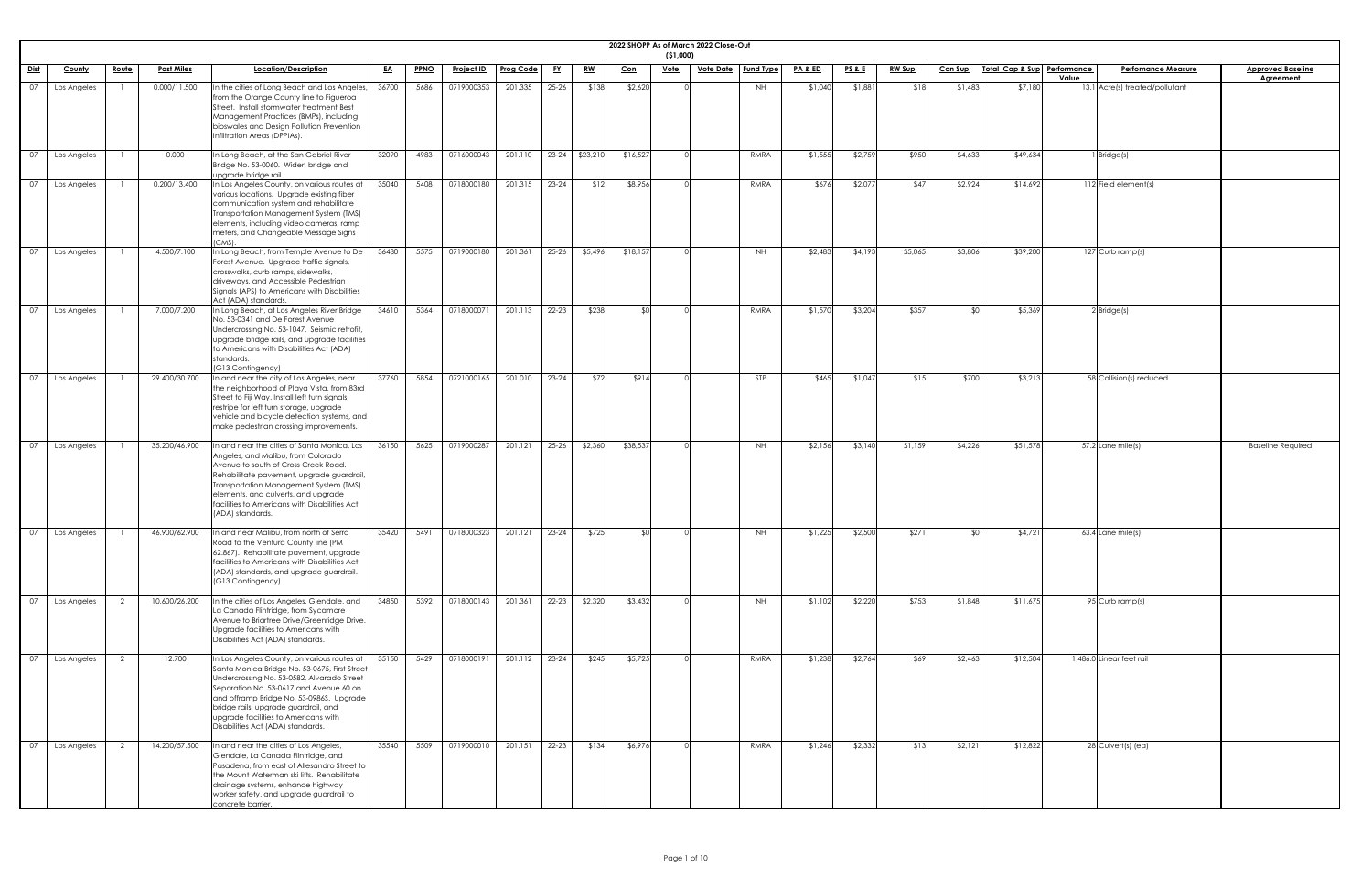|                 |               |                |                   |                                                                                                                                                                                                                                                                                                                                                                                                   |           |             |                   |                  |           |                                                | 2022 SHOPP As of March 2022 Close-Out | ( \$1,000)  |                  |                  |                    |                 |               |                |                             |       |                                   |                                       |
|-----------------|---------------|----------------|-------------------|---------------------------------------------------------------------------------------------------------------------------------------------------------------------------------------------------------------------------------------------------------------------------------------------------------------------------------------------------------------------------------------------------|-----------|-------------|-------------------|------------------|-----------|------------------------------------------------|---------------------------------------|-------------|------------------|------------------|--------------------|-----------------|---------------|----------------|-----------------------------|-------|-----------------------------------|---------------------------------------|
| Dist            | <b>County</b> | Route          | <b>Post Miles</b> | <u>Location/Description</u>                                                                                                                                                                                                                                                                                                                                                                       | <u>EA</u> | <b>PPNO</b> | <u>Project ID</u> | <b>Prog Code</b> | <u>FY</u> | $\underline{\mathbf{R}}\underline{\mathbf{W}}$ | <u>Con</u>                            | <u>Vote</u> | <u>Vote Date</u> | <b>Fund Type</b> | <b>PA &amp; ED</b> | <u>PS&amp;E</u> | <b>RW Sup</b> | <u>Con Sup</u> | Total Cap & Sup Performance | Value | <b>Perfomance Measure</b>         | <b>Approved Baseline</b><br>Agreement |
| 07              | Los Angeles   | 2              | 15.000/15.300     | In the city of Los Angeles, at E2-N5 Ramp<br>and W2-S5 Ramp Tunnel No. 53-0577.<br>Seismic retrofit existing tunnel and upgrade<br>quardrail.                                                                                                                                                                                                                                                     | 35130     | 5414        | 0718000189        | 201.113          | $22 - 23$ | \$45                                           | \$8,194                               |             |                  | RMRA             | \$1,270            | \$1,800         | \$55          | \$2,000        | \$13,364                    |       | Bridge(s)                         |                                       |
| 07              | Los Angeles   | $\overline{2}$ | 15.000/R23.200    | In Los Angeles and Ventura Counties, at<br>various locations. Upgrade Closed Circuit<br>Television (CCTV) cameras, enhance<br>highway worker safety, construct concrete<br>barriers and guardrail, install crash cushions<br>and install retaining walls.                                                                                                                                         | 35110     | 5412        | 0718000186        | 201.315          | $23 - 24$ | \$396                                          | \$16,894                              |             |                  | RMRA             | \$962              | \$4,276         | \$59          | \$5,852        | \$28,439                    |       | $\overline{233}$ Field element(s) |                                       |
| 07              | Los Angeles   |                | 16.300/81.000     | In Los Angeles and Ventura Counties, at<br>various locations. Upgrade Changeable<br>Message Signs (CMS), upgrade overhead<br>sign structures, construct guardrail, and<br>enhance highway worker safety.<br>(G13 Contingency)                                                                                                                                                                     | 35030     | 5413        | 0718000179        | 201.315          | $23 - 24$ | \$1,465                                        |                                       |             |                  | RMRA             | \$2,102            | \$10,585        | \$364         |                | \$14,516                    |       | 133 Field element(s)              | <b>Baseline Required</b>              |
| 07              | Los Angeles   |                | R18.700/R18.700   | In the city of Los Angeles, at the Los Angeles<br>Regional Transportation Management<br>Center (LARTMC) at 2901 West Broadway.<br>Replace uninterrupted power supply<br>systems and Automatic Transfer Switch<br>(ATS) and install seven Zero Emission Vehicle<br>(ZEV) charging stations.                                                                                                        | 37300     | 5780        | 0720000249        | 201.355          | 25-26     | \$10                                           | \$6,187                               |             |                  | ST-CASH          | \$194              | \$627           | \$12          | \$1,495        | \$8,525                     |       | Location(s)                       |                                       |
| 07              | Los Angeles   |                | R18.700/R18.700   | In the city of Los Angeles, at the Los Angeles<br>Regional Transportation Management<br>Center (LARTMC) at 2901 West Broadway.<br>Replace heating, cooling, and ventilation<br>systems in the LARTMC.                                                                                                                                                                                             | 37310     | 5781        | 0720000248        | 201.355          | 24-25     | \$10                                           | \$7,919                               |             |                  | ST-CASH          | \$200              | \$610           | \$12          | \$1,778        | \$10,529                    |       | Location(s)                       |                                       |
| $\overline{07}$ | Los Angeles   | 2              | R18.700           | In the city of Los Angeles, near Eagle Rock,<br>at the Los Angeles Regional Transportation<br>Management Center (LARTMC) at 2901<br>West Broadway. Update traffic<br>management software to integrate<br>Adaptive Traffic Signal Control (ATSC),<br>video camera control, and to manage the<br>Dynamic Lane Management System<br>(DLMS) message signs.                                            | 35020     | 5407        | 0718000178        | 201.315          | 22-23     | \$10                                           | \$2,948                               |             |                  | RMRA             | \$409              | \$927           | \$11          | \$1,048        | \$5,353                     |       | 0 Field element(s)                |                                       |
| 07              | Los Angeles   | $\overline{2}$ | R18.700           | In the city of Los Angeles, near Eagle Rock,<br>at the Los Angeles Regional Transportation<br>Management Center (LARTMC) at 2901<br>West Broadway. Update video wall in<br>LARMTC, upgrade networking equipment,<br>and upgrade traffic management<br>software.                                                                                                                                   | 35060     | 5409        | 071800018         | 201.315          | $22 - 23$ | \$10                                           | \$5,019                               |             |                  | RMRA             | \$632              | \$1,942         | \$53          | \$1,337        | \$8,993                     |       | 0 Field element(s)                |                                       |
| $\overline{07}$ | Los Angeles   |                | 68.100/82.100     | Near Big Pines, from 1.3 miles west of<br>Dawson Saddle to the San Bernardino                                                                                                                                                                                                                                                                                                                     | 34900     | 5397        | 0718000155        | 201.151          | $22 - 23$ | \$10                                           | \$2,136                               |             |                  | RMRA             | \$894              | \$1,729         | \$196         | \$1,046        | \$6,011                     |       | 16 Culvert(s) (ea)                |                                       |
| $\overline{07}$ | Los Angeles   |                | R5.500/85.700     | County line. Rehabilitate culverts.<br>In Los Angeles and Ventura Counties, on<br>various routes at various locations. Install<br>and upgrade video cameras, install<br>guardrail, and install Maintenance Vehicle<br>Pullouts (MVPs).                                                                                                                                                            | 34880     | 5395        | 0718000149        | 201.315          | 22-23     | \$262                                          | \$11,109                              |             |                  | RMRA             | \$805              | \$2,879         | \$280         | \$3,827        | \$19,162                    |       | 28 Field element(s)               |                                       |
| $\overline{07}$ | Los Angeles   |                | 16.900/27.000     | In the city of Los Angeles, on Routes 5, 10,<br>and 101 at various locations, and at the Los<br>Angeles Regional Transportation<br>Management Center (LARTMC) at 2901<br>West Broadway. Upgrade Transportation<br>Management System (TMS) elements,<br>upgrade fiber optic lines, replace copper<br>wiring with fiber optic cable, and upgrade<br>communication hubs.                             | 36270     | 5635        | 0719000303        | 201.315          | $25 - 26$ | \$131                                          | \$25,084                              |             |                  | RMRA             | \$1,152            | \$2,375         | \$92          | \$3,958        | \$32,792                    |       | 50 Field element(s)               |                                       |
| 07              | Los Angeles   |                | 22.300            | In the city of Los Angeles, at Newell Street<br>Undercrossing No. 53-0162K; also on Route<br>110 at Beaudry Avenue Undercrossing No.<br>53-0621H (PM 23.8); also on Route 2 at<br>Avenue 36 Overcrossing No. 53-0780 (PM<br>16.6). Apply polyester concrete overlay to<br>bridge decks, apply methacrylate bridge<br>decks, repair spalls, and replace joint seals.<br>(Bridge Deck Preservation) | 0W370     | 5921        | 0722000008        | 201.119          | $22 - 23$ | \$0                                            | \$582                                 |             |                  | RMRA             |                    | \$530           | \$10          | \$449          | \$1,571                     |       | 3 Bridge(s)                       |                                       |

| <u>ine</u>               |  |
|--------------------------|--|
|                          |  |
|                          |  |
|                          |  |
|                          |  |
|                          |  |
|                          |  |
| $\overline{\mathsf{ed}}$ |  |
|                          |  |
|                          |  |
|                          |  |
|                          |  |
|                          |  |
|                          |  |
|                          |  |
|                          |  |
|                          |  |
|                          |  |
|                          |  |
|                          |  |
|                          |  |
|                          |  |
|                          |  |
|                          |  |
|                          |  |
|                          |  |
|                          |  |
|                          |  |
|                          |  |
|                          |  |
|                          |  |
|                          |  |
|                          |  |
|                          |  |
|                          |  |
|                          |  |
|                          |  |
|                          |  |
|                          |  |
|                          |  |
|                          |  |
|                          |  |
|                          |  |
|                          |  |
|                          |  |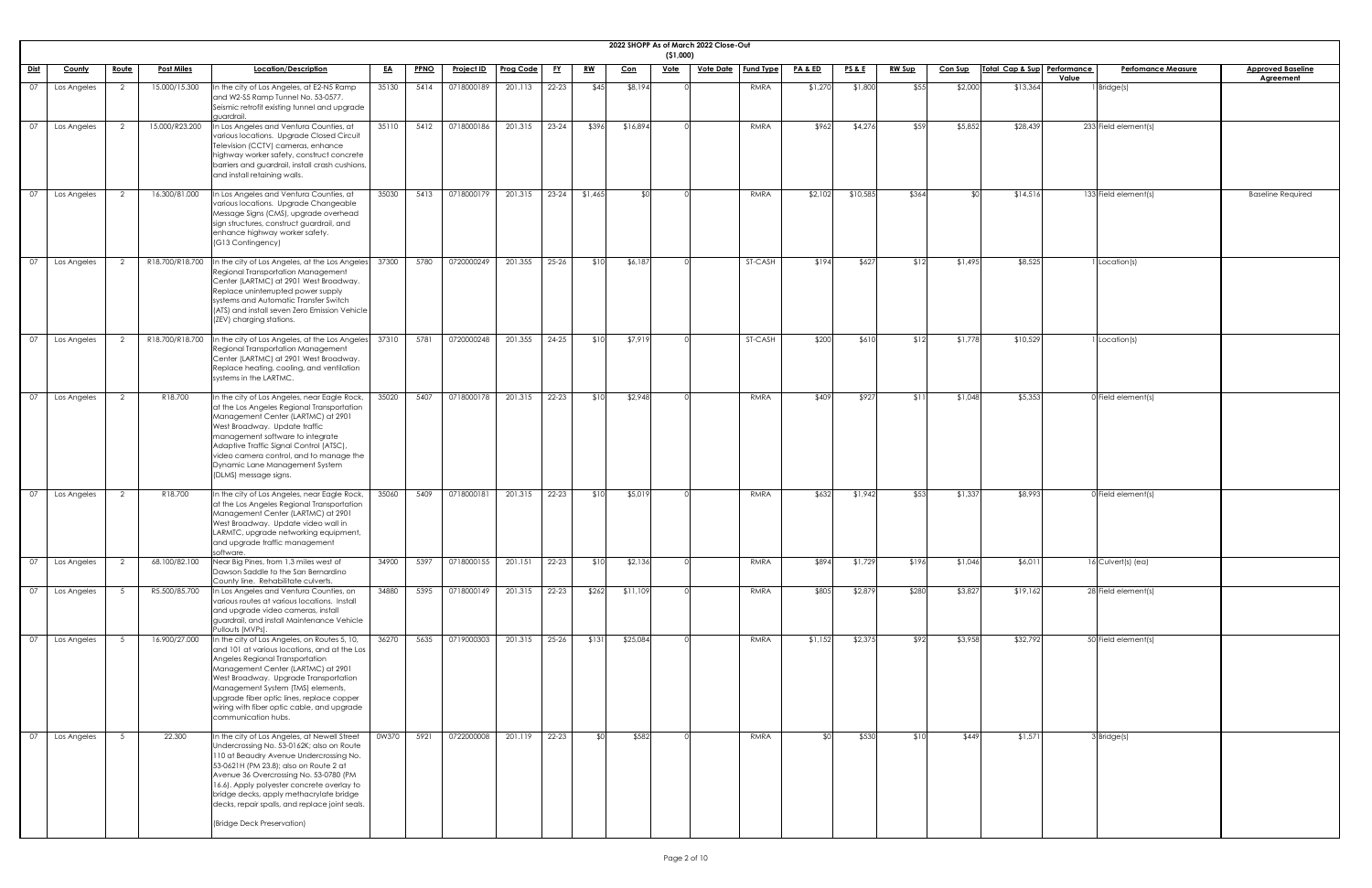|                                                                         |             |                 |                   |                                                                                                                                                                                                                                                                                                                                                                                                              |           |             |            |                  |           |           |            | (51,000)    | 2022 SHOPP As of March 2022 Close-Out |                  |                    |                 |               |                |                             |                                         |                          |
|-------------------------------------------------------------------------|-------------|-----------------|-------------------|--------------------------------------------------------------------------------------------------------------------------------------------------------------------------------------------------------------------------------------------------------------------------------------------------------------------------------------------------------------------------------------------------------------|-----------|-------------|------------|------------------|-----------|-----------|------------|-------------|---------------------------------------|------------------|--------------------|-----------------|---------------|----------------|-----------------------------|-----------------------------------------|--------------------------|
| Dist                                                                    | County      | <u>Route</u>    | <b>Post Miles</b> | Location/Description                                                                                                                                                                                                                                                                                                                                                                                         | <u>EA</u> | <b>PPNO</b> | Project ID | <b>Prog Code</b> | <u>FY</u> | <u>RW</u> | <u>Con</u> | <u>Vote</u> | <b>Vote Date</b>                      | <b>Fund Type</b> | <u>PA &amp; ED</u> | <u>PS&amp;E</u> | <b>RW Sup</b> | <b>Con Sup</b> | Total Cap & Sup Performance | <b>Perfomance Measure</b>               | <b>Approved Baseline</b> |
| $\overline{07}$                                                         | Los Angeles |                 | 23.200/36.300     | In the cities of Los Angeles, Glendale, and<br>Burbank, from north of Fletcher Drive to<br>Route 170. Construct stormwater Best<br>Management Practices (BMPs).                                                                                                                                                                                                                                              | 34420     | 5321        | 0718000046 | 201.335          | $22 - 23$ | \$315     | \$3,978    |             |                                       | <b>NH</b>        | \$1,934            | \$2,503         | \$236         | \$2,358        | \$11,324                    | Value<br>32.3 Acre(s) treated/pollutant | <b>Agreement</b>         |
| $\overline{07}$                                                         | Los Angeles |                 | 30.600/31.600     | In Burbank, from north of San Fernando<br>Boulevard to south of Cohasset Street.<br>Rehabilitate roadway.                                                                                                                                                                                                                                                                                                    | 37080     | 5733        | 0720000139 | 201.122          | $25 - 26$ | \$10      | \$10,934   |             |                                       | <b>NH</b>        | \$525              | \$1,407         | \$22          | \$1,894        | \$14,792                    | $3.7$ Lane mile(s)                      |                          |
| $\overline{07}$                                                         | Los Angeles |                 | 36.000            | In the city of Los Angeles, near Sun Valley,<br>at the Fernangeles Recreation Center.<br>Financial Contribution Only (FCO) to Los<br>Angeles Department of Water and Power<br>(LADWP) to install an underground<br>infiltration gallery to treat stormwater runoff.                                                                                                                                          | 34740     | 5377        | 0718000097 | 201.335          | $22 - 23$ | _ ⊄∩      | \$17,070   |             |                                       | <b>NH</b>        | <b>\$0</b>         | ו∩≯             |               | ו∩≯            | \$17,070                    | 181.0 Acre(s) treated/pollutant         |                          |
| $\overline{07}$                                                         | Los Angeles |                 | R44.800/R45.900   | In the city of Los Angeles, near Sylmar at<br>Truck Undercrossing Tunnels No. 53-1959<br>and No. 53-1983. Upgrade lighting to Light<br>Emitting Diode (LED) lighting, paint tunnel<br>interiors, and install Transportation<br>Management System (TMS) elements.                                                                                                                                             | 35380     | 5489        | 0718000306 | 201.170          | $23 - 24$ | \$20      | \$16,687   |             |                                       | <b>NH</b>        | \$746              | \$2,094         | \$67          | \$4,034        | \$23,648                    | 1,108 Lighting fixture(s)               |                          |
| $\overline{07}$                                                         | Los Angeles |                 |                   | R59.700R/R73.700 Near Castaic, from north of Lake Hughes<br>Road to north of Reservoir Hill Road.<br>Rehabilitate pavement, upgrade guardrail,<br>and replace overhead sign structure and<br>sign panels.                                                                                                                                                                                                    | 37040     | 5730        | 0720000128 | 201.121          | 24-25     | \$297     | \$38,778   |             |                                       | <b>NH</b>        | \$1,408            | \$3,159         | \$115         | \$6,294        | \$50,051                    | $112.5$ Lane mile(s)                    | <b>Baseline Required</b> |
| $\overline{07}$                                                         | Los Angeles |                 | R60.000/R75.000   | Near Castaic, from north of Lake Hughes<br>Road to north of Vista Del Lago Road.<br>Rehabilitate culverts.                                                                                                                                                                                                                                                                                                   | 35230     | 5440        | 0718000220 | 201.151          | $23 - 24$ | \$567     | \$10,710   |             |                                       | RMRA             | \$1,217            | \$2,494         | \$242         | \$2,725        | \$17,955                    | $29$ Culvert(s) (ea)                    |                          |
| $\overline{07}$                                                         | Los Angeles | 10 <sup>°</sup> | R2.200/R4.900     | In the cities of Santa Monica and Los<br>Angeles, from Lincoln Boulevard to<br>Gateway Boulevard. Rehabilitate<br>landscaping and irrigation system.                                                                                                                                                                                                                                                         | 34750     | 5378        | 0718000098 | 201.210          | $22 - 23$ | \$384     | \$2,444    |             |                                       | NH               | \$499              | \$1,339         | \$211         | \$1,260        | \$6,137                     | $22.5$ Acre(s)                          |                          |
| 07                                                                      | Los Angeles | 10              | R4.700/18.900     | In the city Los Angeles, from east of Bundy<br>Drive to Route 5. Rehabilitate culverts.                                                                                                                                                                                                                                                                                                                      | 35840     | 5547        | 0719000111 | 201.151          | $23 - 24$ | \$10      | \$6,613    |             |                                       | RMRA             | \$609              | \$1,495         | \$25          | \$1,694        | \$10,446                    | $22$ Culvert(s) (ea)                    |                          |
| $\overline{07}$                                                         | Los Angeles | 10 <sup>1</sup> | 18.600            | In the city of Los Angeles, at State Street<br>Overcrossing Bridge No. 53-1328, State<br>Street Overcrossing Bridge No. 53-0130, and<br>State Street Overcrossing (Ramp Spur)<br>Bridge No. 53-1350k. Upgrade bridge<br>railing, traffic signals, and street lights,<br>improve the turning radius at one<br>intersection, and reconstruct sidewalks.                                                        | 37120     | 5736        | 0720000149 | 201.112          | 25-26     | \$11      | \$12,811   |             |                                       | RMRA             | \$1,064            | \$2,774         | \$23          | \$3,720        | \$20,403                    | 2,292.0 Linear feet rail                |                          |
| $\overline{07}$                                                         | Los Angeles | 10 <sup>1</sup> | 19.100            | In the city of Los Angeles, at the intersection<br>of Soto Street and Marengo Street; also on<br>Route 5 at the offramp to Soto Street (PM<br>18.7). Modify intersections and upgrade<br>sidewalks, curb ramps, and pedestrian<br>crossings to Americans with Disabilities Act<br>(ADA) standards.                                                                                                           | 37260     | 5746        | 0720000169 | 201.361          | $24 - 25$ | \$156     | \$3,422    |             |                                       | <b>NH</b>        | \$831              | \$2,393         | \$75          | \$1,733        | \$8,610                     | 11 Curb ramp(s)                         |                          |
| $\begin{array}{cc} \begin{array}{cc} \text{O7} \end{array} \end{array}$ | Los Angeles | 14              | R24.800/33.200    | In and near Los Angeles and Santa Clarita,<br>from Route 5 to Sand Canyon Road; also on<br>Routes 101 (PM 11.8R), 405 (PM 48.48), and<br>at the Los Angeles Regional Transportation<br>Management Center (LARTMC) at 2901<br>West Broadway. Upgrade Transportation<br>Management System (TMS) elements,<br>construct fiber optic lines, and upgrade<br>communication equipment at hubs and at<br>the LARTMC. | 36380     | 5646        | 0719000316 | 201.315          | $24 - 25$ | \$61]     | \$25,151   |             |                                       | RMRA             | \$1,100            | \$2,475         | \$50          | \$4,550        | \$33,387                    | 25 Field element(s)                     |                          |
| $\overline{07}$                                                         | Los Angeles | 14              | R28.000/33.500    | In and near Santa Clarita, from Placerita<br>Canyon Road to Sand Canyon Road.<br>Rehabilitate drainage systems.                                                                                                                                                                                                                                                                                              | 37520     | 5794        | 0721000063 | 201.151          | $25 - 26$ | \$81      | \$2,467    |             |                                       | RMRA             | \$1,087            | \$1,623         | \$199         | \$1,284        | \$6,741                     | $15$ Culvert(s) (ea)                    |                          |
| $\boxed{07}$                                                            | Los Angeles | 14              | R71.000           | Near Lancaster, at Avenue G Overcrossing<br>Bridge No. 53-1860. Financial Contribution<br>Only (FCO) to city of Lancaster to replace<br>bridge                                                                                                                                                                                                                                                               | 37010     | 5728        | 0720000106 | 201.322          | $25 - 26$ |           | \$2,000    |             |                                       | RMRA             | \$0                | \$0             |               | <b>RO</b>      | \$2,000                     | Bridge(s)                               |                          |

| <u>ne</u> |  |  |
|-----------|--|--|
|           |  |  |
|           |  |  |
|           |  |  |
|           |  |  |
|           |  |  |
|           |  |  |
|           |  |  |
|           |  |  |
|           |  |  |
|           |  |  |
| эd        |  |  |
|           |  |  |
|           |  |  |
|           |  |  |
|           |  |  |
|           |  |  |
|           |  |  |
|           |  |  |
|           |  |  |
|           |  |  |
|           |  |  |
|           |  |  |
|           |  |  |
|           |  |  |
|           |  |  |
|           |  |  |
|           |  |  |
|           |  |  |
|           |  |  |
|           |  |  |
|           |  |  |
|           |  |  |
|           |  |  |
|           |  |  |
|           |  |  |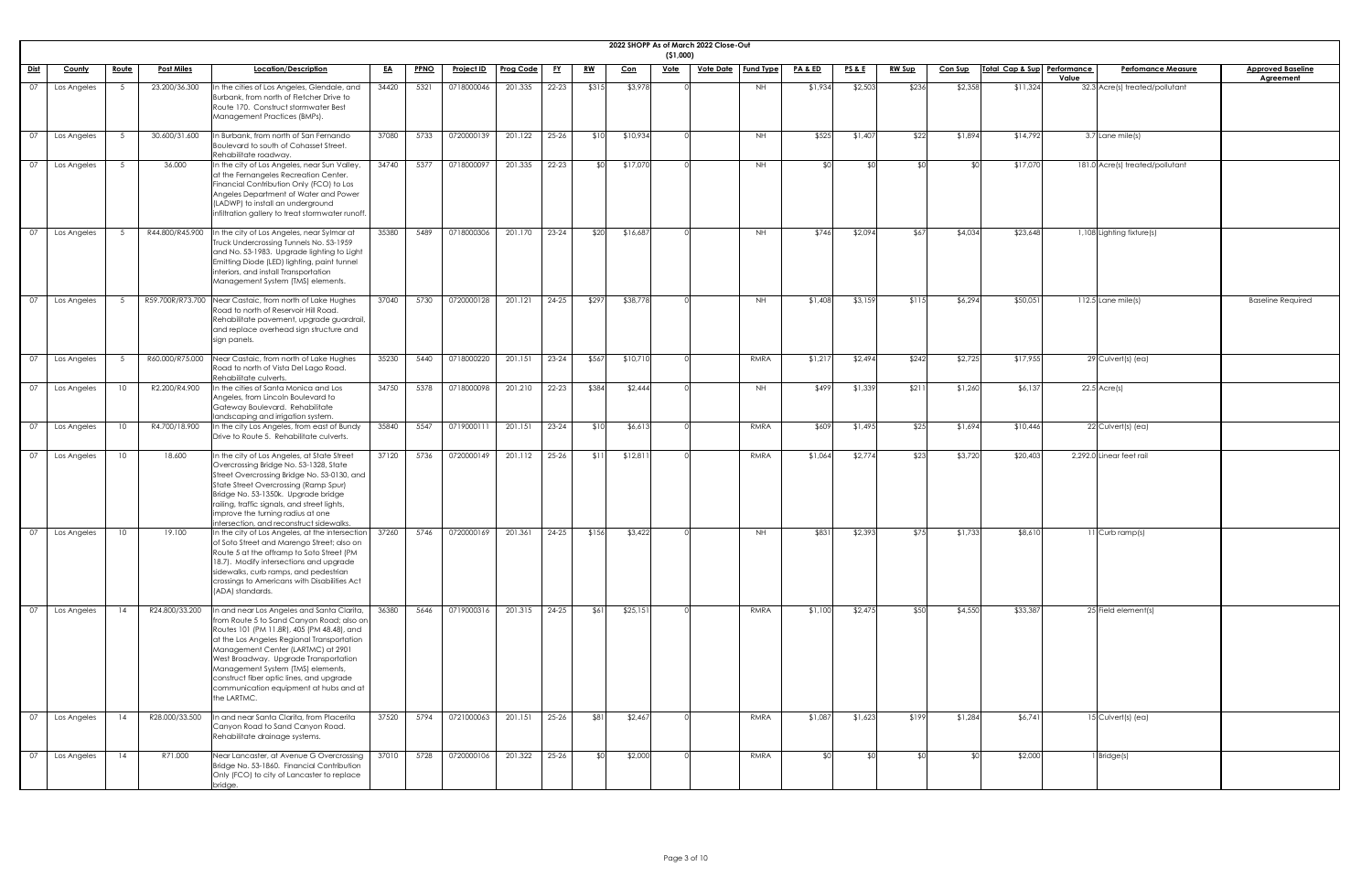|             |               |              |                   |                                                                                                                                                                                                                                                                                                                                                                                                                                                                                          |           |             |                   |                  |           |           |            | (51,000)    | 2022 SHOPP As of March 2022 Close-Out |                  |                    |                 |               |                |                             |       |                                                |                                              |
|-------------|---------------|--------------|-------------------|------------------------------------------------------------------------------------------------------------------------------------------------------------------------------------------------------------------------------------------------------------------------------------------------------------------------------------------------------------------------------------------------------------------------------------------------------------------------------------------|-----------|-------------|-------------------|------------------|-----------|-----------|------------|-------------|---------------------------------------|------------------|--------------------|-----------------|---------------|----------------|-----------------------------|-------|------------------------------------------------|----------------------------------------------|
| <u>Dist</u> | <b>County</b> | <u>Route</u> | <b>Post Miles</b> | Location/Description                                                                                                                                                                                                                                                                                                                                                                                                                                                                     | <u>EA</u> | <b>PPNO</b> | <u>Project ID</u> | <b>Prog Code</b> | <u>FY</u> | <u>RW</u> | <u>Con</u> | <b>Vote</b> | <u>Vote Date</u>                      | <b>Fund Type</b> | <u>PA &amp; ED</u> | <u>PS&amp;E</u> | <b>RW Sup</b> | <b>Con Sup</b> | Total Cap & Sup Performance | Value | <b>Perfomance Measure</b>                      | <b>Approved Baseline</b><br><b>Agreement</b> |
| 07          | Los Angeles   | 22           | 1.300             | In Long Beach, at Studebaker Road.<br>Financial Contribution Only (FCO) to city of<br>Long Beach to realign entrance and exit<br>ramps at a new intersection at Studebaker<br>Road and relinquish right-of-way (R/W)<br>along the original alignment of the ramps<br>to Long Beach.                                                                                                                                                                                                      | 35980     | 5613        | 0719000264        | 201.310          | $22 - 23$ |           | \$1,900    |             |                                       | <b>NH</b>        |                    | ≮∩              |               |                | \$1,900                     |       | 112.0 Daily vehicle hour(s) of delay<br>(DVHD) |                                              |
| 07          | Los Angeles   | 27           | 1.000/1.200       | Near Malibu, from 1.0 to 1.1 miles north of<br>Pacific Coast Highway (Route 1). Stabilize<br>slope damaged by storms to prevent falling<br>rocks from blocking the road or injuring<br>motorists.                                                                                                                                                                                                                                                                                        | 34260     | 5291        | 0717000323        | 201.131          | $23 - 24$ | \$4,103   | \$23,568   |             |                                       | <b>NH</b>        | \$1,760            | \$5,318         | \$430         | \$8,521        | \$43,700                    |       | 1 Location(s)                                  |                                              |
| 07          | Los Angeles   | 39           | 20.700            | Near Azusa, at Van Orum Canyon Bridge<br>No. 53-0115. Upgrade bridge rail and install<br>guardrail.                                                                                                                                                                                                                                                                                                                                                                                      | 34890     | 5396        | 0718000152        | 201.112          | $23 - 24$ | \$14      | \$1,125    |             |                                       | RMRA             | \$533              | \$1,484         | \$67          | \$1,225        | \$4,448                     |       | 205.0 Linear feet rail                         |                                              |
| 07          | Los Angeles   | 47           | R0.000/2.300      | In the city of Los Angeles, from Route 110 to<br>Ferry Street; also in Long Beach from Route<br>710 to north of Route 710 (PM 3.497/3.58).<br>Upgrade Transportation Management<br>System (TMS) elements, replace fiber optic<br>cable, and connect upgraded equipment<br>to communication hubs.                                                                                                                                                                                         | 36250     | 5636        | 0719000307        | 201.315          | $25 - 26$ | \$119     | \$9,661    |             |                                       | RMRA             | \$676              | \$2,363         | \$75          | \$2,723        | \$15,617                    |       | 14 Field element(s)                            |                                              |
| 07          | Los Angeles   | .57          | R4.200/R12.300R   | In and near Diamond Bar, City of Industry,<br>Pomona, San Dimas, and Glendora, from<br>south of Golden Springs Drive to Route 210;<br>also on Route 60 from Fairway Drive to<br>Route 57 (PM R21.5/R25.3) and from west of<br>Diamond Bar Boulevard to San Bernardino<br>County line (PM R25.3/R30.456).<br>Rehabilitate overhead sign structures,<br>remove overhead sign lighting and<br>walkways, replace overhead sign panels<br>and roadside sign panels, and upgrade<br>guardrail. | 37430     | 5789        | 0721000047        | 201.170          | $24 - 25$ | \$10      | \$4,093    |             |                                       | <b>NH</b>        | \$702              | \$1,663         | \$67          | \$1,855        | \$8,390                     |       | $4$ Sign(s)                                    |                                              |
| 07          | Los Angeles   | 90           | 2.500             | In Culver City, at the Culver City<br>Maintenance Station at 5650 Selmaraine<br>Drive. Demolish two deteriorating buildings,<br>construct one new building, and construct<br>a wash rack.                                                                                                                                                                                                                                                                                                | 35480     | 5500        | 0718000356        | 201.352          | $22 - 23$ | \$10      | \$4,475    |             |                                       | ST-CASH          | \$461              | \$1,843         | \$28          | \$2,495        | \$9,312                     |       | I Location(s)                                  |                                              |
| 07          | Los Angeles   |              | 6.000/R20.700     | In the cities of Los Angeles, Carson,<br>Compton, Long Beach, Bellflower, Cerritos,<br>and Artesia, from Vermont Avenue to the<br>Orange County line (PM 6.012/20.741).<br>Upgrade overhead signs and sign<br>structures, rehabilitate landscaping, and<br>enhance highway worker safety.                                                                                                                                                                                                | 34650     | 5370        | 0718000075        | 201.170          | $23 - 24$ | \$107     | \$23,877   |             |                                       | NH               | \$1,659            | \$2,851         | \$23          | \$5,336        | \$33,853                    |       | $12$ Sign(s)                                   |                                              |
| 07          | Los Angeles   | 91           | R11.700           | In Long Beach, at LA River (W91 - N710 &<br>S710) Bridge No. 53-2143F. Replace portions<br>of the bridge deck and apply polyester<br>concrete overlay.<br>(Bridge Deck Preservation)                                                                                                                                                                                                                                                                                                     | 0W350     | 5919        | 0722000005        | 201.119          | $22 - 23$ | \$10      | \$4,350    |             |                                       | RMRA             |                    | \$588           | \$10          | \$658          | \$5,616                     |       | $1$ Bridge(s)                                  |                                              |
| 07          | Los Angeles   | 101          | 0.700/2.100       | In the city of Los Angeles, from Alameda<br>Street to Edgeware Road; also on Route 110<br>from south of Temple Street to College<br>Street (PM 23.5/24.1). Replace highway<br>lighting, construct guardrail, and upgrade<br>sign panels.                                                                                                                                                                                                                                                 | 37230     | 5744        | 0720000162        | 201.170          | $25 - 26$ | \$190     | \$11,148   |             |                                       | <b>NH</b>        | \$1,062            | \$2,11          | \$15          | \$3,244        | \$17,776                    |       | 128 Lighting fixture(s)                        |                                              |
| 07          | Los Angeles   | 101          | 7.100             | In the city of Los Angeles, at the Argyle-<br>Franklin Undercrossing Bridge No. 53-0680;<br>also on Route 210 at the Big Tujunga Wash<br>Bridge No. 53-2249 (PM R9.9). Rehabilitate<br>bridges by resurfacing bridge decks,<br>reconstructing approach and departure<br>slabs, seismically retrofitting columns, and<br>slope paving with rock blanket.                                                                                                                                  | 36060     | 5616        | 0719000275        | 201.110          | $24 - 25$ | \$42      | \$20,452   |             |                                       | RMRA             | \$946              | \$2,615         | \$32          | \$4,951        | \$29,038                    |       | 2 Bridge(s)                                    |                                              |
| 07          | Los Angeles   | 101          | 8.400/11.800      | In the city of Los Angeles, near Universal<br>City, from south of Mulholland Drive to<br>Route 170. Rehabilitate pavement,<br>upgrade facilities to Americans with<br>Disabilities Act (ADA) standards, and<br>upgrade guardrail.                                                                                                                                                                                                                                                        | 34630     | 5366        | 0718000073        | 201.121          | $23 - 24$ | \$357     | \$14,382   |             |                                       | <b>NH</b>        | \$636              | \$2,220         | \$41          | \$3,356        | \$20,992                    |       | $32.3$ Lane mile(s)                            |                                              |

| İ<br><u>ne</u> |  |
|----------------|--|
|                |  |
|                |  |
|                |  |
|                |  |
|                |  |
|                |  |
|                |  |
|                |  |
|                |  |
|                |  |
|                |  |
|                |  |
|                |  |
|                |  |
|                |  |
|                |  |
|                |  |
|                |  |
|                |  |
|                |  |
|                |  |
|                |  |
|                |  |
|                |  |
|                |  |
|                |  |
|                |  |
|                |  |
|                |  |
|                |  |
|                |  |
|                |  |
|                |  |
|                |  |
|                |  |
|                |  |
|                |  |
|                |  |
|                |  |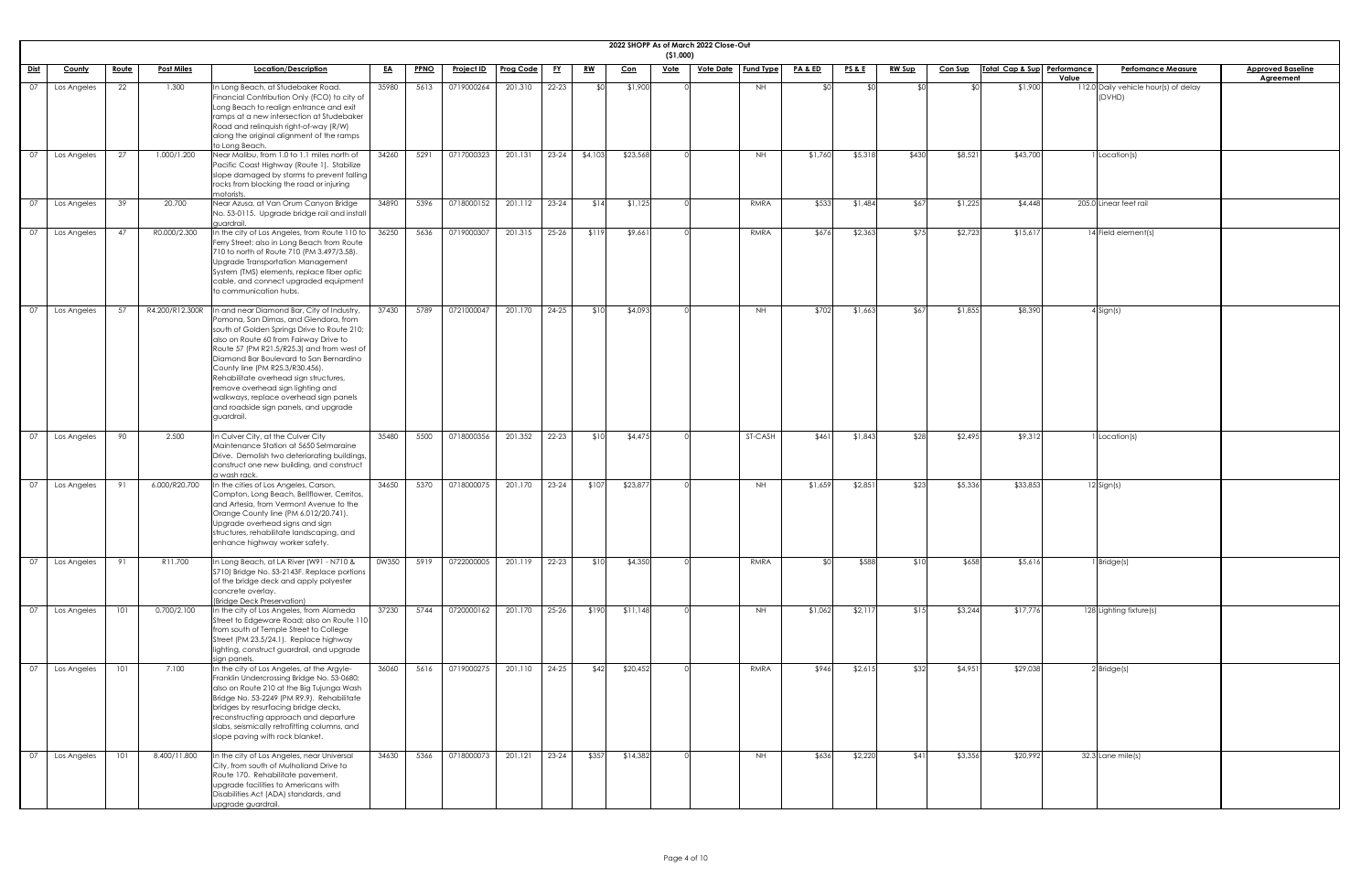|                 |               |              |                   |                                                                                                                                                                                                                                                                                                                                                                           |           |             |                   |                  |           |           |            | ( \$1,000)  | 2022 SHOPP As of March 2022 Close-Out |                  |         |                 |               |                |                             |                                    |                                              |
|-----------------|---------------|--------------|-------------------|---------------------------------------------------------------------------------------------------------------------------------------------------------------------------------------------------------------------------------------------------------------------------------------------------------------------------------------------------------------------------|-----------|-------------|-------------------|------------------|-----------|-----------|------------|-------------|---------------------------------------|------------------|---------|-----------------|---------------|----------------|-----------------------------|------------------------------------|----------------------------------------------|
| <u>Dist</u>     | <u>County</u> | <u>Route</u> | <u>Post Miles</u> | Location/Description                                                                                                                                                                                                                                                                                                                                                      | <u>EA</u> | <b>PPNO</b> | <b>Project ID</b> | <b>Prog Code</b> | <u>FY</u> | <u>RW</u> | <u>Con</u> | <u>Vote</u> | <u>Vote Date</u>                      | <b>Fund Type</b> | PA & ED | <u>PS&amp;E</u> | <u>RW Sup</u> | <b>Con Sup</b> | Total Cap & Sup Performance | <b>Perfomance Measure</b><br>Value | <b>Approved Baseline</b><br><b>Agreement</b> |
| $\overline{07}$ | Los Angeles   | 101          | 11.000/23.500     | In the city of Los Angeles, from south of<br>Vineland Avenue to north of Winnetka<br>Avenue. Enhance highway worker safety<br>by paving areas beyond the gore,<br>constructing Maintenance Vehicle Pullouts<br>(MVPs), installing gates and fences,<br>relocating controller cabinets, and installing<br>cable railing.                                                   | 34600     | 5363        | 0718000070        | 201.235          | $23 - 24$ | \$121     | \$3,741    |             |                                       | NH.              | \$844   | \$1,806         | \$36          | \$1,648        | \$8,196                     | 122 Location(s)                    |                                              |
| 07              | Los Angeles   | 101          | 17.100R/25.500    | In the city of Los Angeles, from Route 405 to<br>Route 27; also at Tujunga Avenue (PM<br>11.8L/R); also at the Los Angeles Regional<br>Transportation Management Center<br>(LARTMC) at 2901 West Broadway.<br>Upgrade Transportation Management<br>System (TMS) elements, upgrade fiber optic<br>lines, and upgrade communication<br>equipment at hubs and at the LARTMC. | 36300     | 5640        | 0719000310        | 201.315          | $24 - 25$ | \$718     | \$21,430   |             |                                       | RMRA             | \$973   | \$3,370         | \$227         | \$4,269        | \$30,987                    | 37 Field element(s)                |                                              |
| $\overline{07}$ | Los Angeles   | 101          | 20.000            | In the city of Los Angeles, near the<br>neighborhood of Encino, at the Encino<br>Pedestrian Overcrossing No. 53-1289.<br>Remove pedestrian overcrossing.                                                                                                                                                                                                                  | 31790     | 4915        | 0715000277        | 201.110          | $22 - 23$ | \$501     | \$3,160    |             |                                       | HBRR-S           |         | \$500           | \$100         | \$1,500        | \$5,761                     | $0$ Bridge(s)                      |                                              |
| $\overline{07}$ | Los Angeles   | 101          | 31.100/38.190     | In Los Angeles and Ventura Counties, on<br>Routes 101 and 118 at various locations.<br>Upgrade overhead sign structures and sign<br>panels.                                                                                                                                                                                                                               | 36960     | 5704        | 0719000376        | 201.170          | $25 - 26$ | \$50      | \$13,388   |             |                                       | NH               | \$1,802 | \$3,034         | \$13          | \$4,483        | \$22,770                    | 62 Sign(s)                         |                                              |
| 07              | Los Angeles   | 103          | 0.900             | In the city of Los Angeles, near Wilmington,<br>at the Anaheim Street Overhead No. 53-<br>2627. Upgrade bridge rail.                                                                                                                                                                                                                                                      | 34490     | 5355        | 0718000063        | 201.112          | $23 - 24$ | \$119     | \$4,320    |             |                                       | RMRA             | \$872   | \$1,712         | \$104         | \$1,820        | \$8,947                     | 3,168.0 Linear feet rail           |                                              |
| $\overline{07}$ | Los Angeles   | 105          | R1.800/R2.300     | Near Los Angeles International Airport (LAX),<br>at three connector tunnels with Route 405.<br>Replace existing lighting with Light Emitting<br>Diode (LED) lighting and add Transportation<br>Management System (TMS) elements.                                                                                                                                          | 35510     | 5507        | 0719000005        | 201.170          | $22 - 23$ | \$17      | \$20,731   |             |                                       | <b>NH</b>        | \$991   | \$2,125         | \$117         | \$4,000        | \$27,981                    | 1,100 Lighting fixture(s)          |                                              |
| $\overline{07}$ | Los Angeles   | 105          | R2.000            | In the city of Los Angeles, near Hawthorne,<br>at 5200 West Imperial Highway. Construct<br>Maintenance Equipment Training Center<br>(METC)                                                                                                                                                                                                                                | 35560     | 5511        | 0719000014        | 201.352          | $23 - 24$ | \$17      | \$9,262    |             |                                       | ST-CASH          | \$693   | \$2,280         | \$15          | \$2,542        | \$14,809                    | Location(s)                        |                                              |
| 07              | Los Angeles   | 105          | R4.300/R5.000     | In Inglewood and Hawthorne, from East of<br>Yukon Avenue to east of Crenshaw<br>Boulevard. Apply High Friction Surface<br>Treatment (HFST), upgrade guardrail,<br>upgrade Transportation Management<br>System (TMS) elements, and upgrade<br>facilities to Americans with Disabilities Act<br>(ADA) standards.                                                            | 35700     | 5534        | 0719000064        | 201.015          | $22 - 23$ | \$37      | \$4,358    |             |                                       | <b>STP</b>       | \$506   | \$1,629         | \$24          | \$1,498        | \$8,052                     | $6$ Collision(s) reduced           |                                              |
| $\overline{07}$ | Los Angeles   | 105          | R14.300           | In Paramount, at Grove Street at the<br>Garfield Avenue Pump Station. Replace<br>pumps, add lighting, construct<br>Maintenance Vehicle Pullouts (MVPs), and<br>provide a fiber optic connection to the<br>pump house.                                                                                                                                                     | 36460     | 5624        | 0719000286        | 201.151          | $24 - 25$ | \$39      | \$5,448    |             |                                       | RMRA             | \$699   | \$1,933         | \$24          | \$2,061        | \$10,204                    | 1 Pump plant(s) (ea)               |                                              |
| 07              | Los Angeles   | 107          | 4.300             | In Torrance, at the Torrance Maintenance<br>Station at 18101 Bailey Drive. Construct<br>new building and wash rack.                                                                                                                                                                                                                                                       | 34670     | 5372        | 0718000077        | 201.352          | $25 - 26$ | \$21      | \$4,525    |             |                                       | ST-CASH          | \$609   | \$2,466         | \$26          | \$2,061        | \$9,708                     | Location(s)                        |                                              |
| $\overline{07}$ | Los Angeles   | 110          | R1.200/10.000     | In and near the city of Los Angeles, from<br>south of Channel Street to north of Route<br>91. Rehabilitate drainage systems.                                                                                                                                                                                                                                              | 36210     | 5631        | 0719000295        | 201.151          | $25 - 26$ | \$193     | \$3,61     |             |                                       | RMRA             | \$645   | \$1,668         | \$210         | \$1,432        | \$7,759                     | $11$ Culvert(s) (ea)               |                                              |
| 07              | Los Angeles   | 110          | 24.000/31.900     | In the cities of Los Angeles, South<br>Pasadena, and Pasadena, from Alpine<br>Street to Glenarm Street. Rehabilitate<br>drainage systems.                                                                                                                                                                                                                                 | 37530     | 5795        | 0721000064        | 201.151          | $24 - 25$ | \$31      | \$2,603    |             |                                       | RMRA             | \$1,116 | \$1,804         | \$25          | \$1,112        | \$6,691                     | 17 Culvert(s) (ea)                 |                                              |
| 07              | Los Angeles   | 118          |                   | R13.000/R13.900  In the city of Los Angeles, near Pacoima,<br>from east of Herrick Avenue to west of<br>Foothill Boulevard. Rehabilitate culverts.                                                                                                                                                                                                                        | 35500     | 5506        | 0719000004        | 201.151          | $23 - 24$ | \$272     | \$2,537    |             |                                       | RMRA             | \$511   | \$1,679         | \$51]         | \$1,318        | \$6,368                     | $15$ Culvert(s) (ea)               |                                              |
| $\overline{07}$ | Los Angeles   | 126          | R2.400            | Near Del Valle, at the intersection with<br>Chiquito Canyon Road. Intersection<br>improvements.                                                                                                                                                                                                                                                                           | 37070     | 5732        | 0720000138        | 201.010          | $22 - 23$ | \$26      | \$1,147    |             |                                       | STP              | \$495   | \$939           | \$17          | \$797          | \$3,421                     | 7 Collision(s) reduced             |                                              |
| $\overline{07}$ | Los Angeles   | 134          | 0.000/R13.300     | In the cities of Los Angeles, Burbank,<br>Glendale, and Pasadena, from Route 170<br>to Route 210. Replace sign structures and<br>sign panels and upgrade guardrail.                                                                                                                                                                                                       | 34710     | 5375        | 0718000094        | 201.170          | $24-25$   | \$20      | \$8,092    |             |                                       | <b>NH</b>        | \$910   | \$1,682         | \$12          | \$2,348        | \$13,064                    | 20 Sign(s)                         |                                              |

| 2 |  |
|---|--|
|   |  |
|   |  |
|   |  |
|   |  |
|   |  |
|   |  |
|   |  |
|   |  |
|   |  |
|   |  |
|   |  |
|   |  |
|   |  |
|   |  |
|   |  |
|   |  |
|   |  |
|   |  |
|   |  |
|   |  |
|   |  |
|   |  |
|   |  |
|   |  |
|   |  |
|   |  |
|   |  |
|   |  |
|   |  |
|   |  |
|   |  |
|   |  |
|   |  |
|   |  |
|   |  |
|   |  |
|   |  |
|   |  |
|   |  |
|   |  |
|   |  |
|   |  |
|   |  |
|   |  |
|   |  |
|   |  |
|   |  |
|   |  |
|   |  |
|   |  |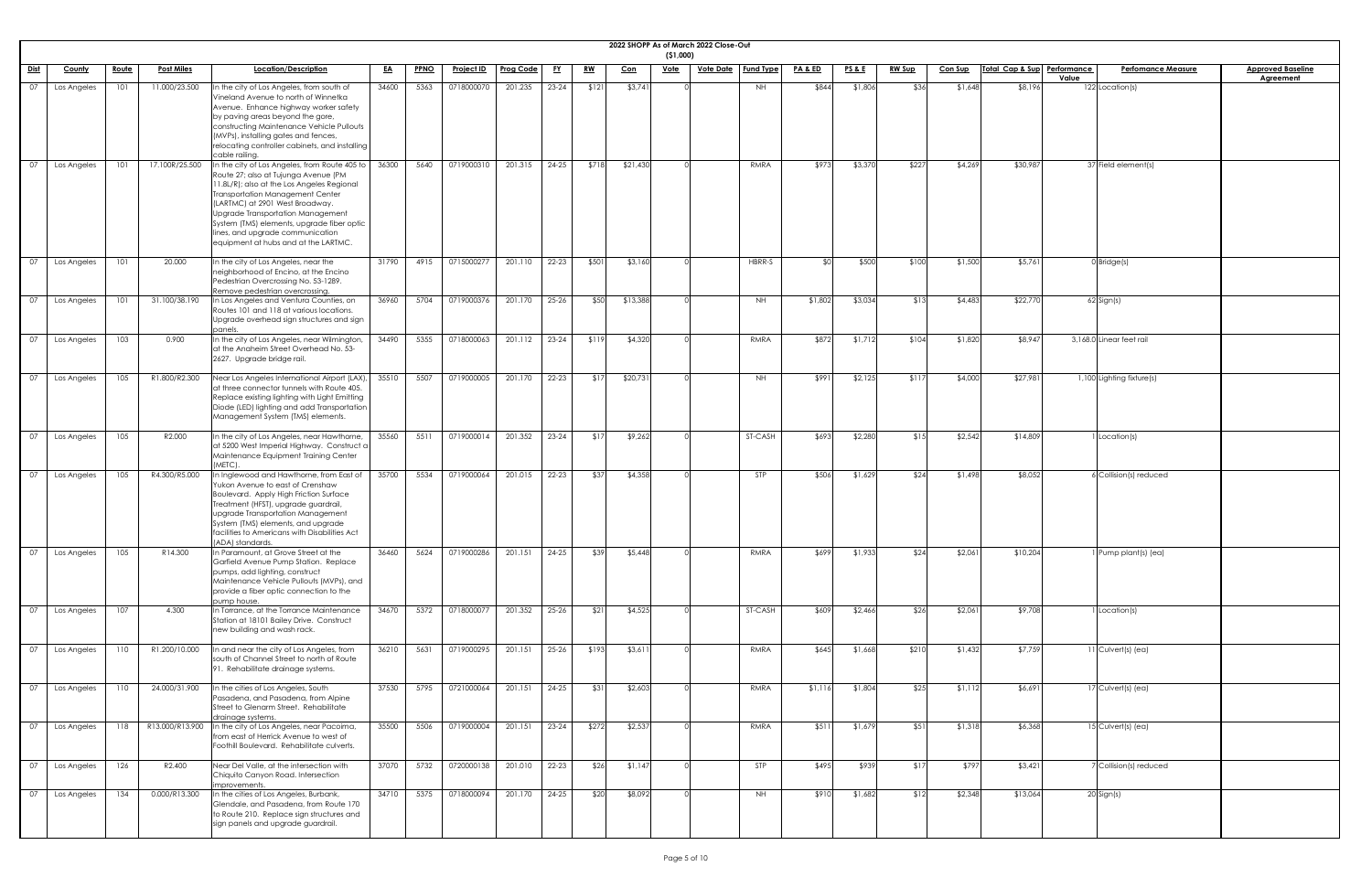|                 |             |              |                   |                                                                                                                                                                                                                                                                                                                                                            |           |             |                   |                  |           |           |            | ( \$1,000)  | 2022 SHOPP As of March 2022 Close-Out |                  |                    |                 |               |                |                             |                                 |                          |
|-----------------|-------------|--------------|-------------------|------------------------------------------------------------------------------------------------------------------------------------------------------------------------------------------------------------------------------------------------------------------------------------------------------------------------------------------------------------|-----------|-------------|-------------------|------------------|-----------|-----------|------------|-------------|---------------------------------------|------------------|--------------------|-----------------|---------------|----------------|-----------------------------|---------------------------------|--------------------------|
| Dist            | County      | <u>Route</u> | <b>Post Miles</b> | Location/Description                                                                                                                                                                                                                                                                                                                                       | <u>EA</u> | <b>PPNO</b> | <u>Project ID</u> | <b>Prog Code</b> | <u>FY</u> | <u>RW</u> | <u>Con</u> | <u>Vote</u> | <u>Vote Date</u>                      | <b>Fund Type</b> | <u>PA &amp; ED</u> | <u>PS&amp;E</u> | <b>RW Sup</b> | <b>Con Sup</b> | Total Cap & Sup Performance | <b>Perfomance Measure</b>       | <b>Approved Baseline</b> |
| 07              | Los Angeles | 134          | R5.800            | In the city of Los Angeles, at the Doran<br>Maintenance Station at 943 West Doran<br>Street. Construct new office building, wash<br>rack, and storage building.                                                                                                                                                                                            | 35830     | 5546        | 0719000110        | 201.352          | $24 - 25$ | \$54      | \$11,994   |             |                                       | ST-CASH          | \$652              | \$2,470         | \$66          | \$4,078        | \$19,314                    | Value<br>Location(s)            | Agreement                |
| 07              | Los Angeles | 134          | R8.400/R13.300    | In the cities of Glendale, Los Angeles, and<br>Pasadena, from Chevy Chase Drive to<br>Route 134. Install stormwater treatment<br>Best Management Practices (BMPs)<br>including Gross Solids Removal Devices<br>(GSRDs), Austin Vault Sand Filter (AVSF), and<br>a bioswale.                                                                                | 36730     | 5687        | 0719000355        | 201.335          | $25 - 26$ | \$63      | \$3,848    |             |                                       | <b>NH</b>        | \$1,042            | \$1,633         | \$18          | \$2,269        | \$8,873                     | 22.8 Acre(s) treated/pollutant  |                          |
| 07              | Los Angeles | 138          | 33.000/33.200     | Near Lancaster, at the intersection with 60th<br>Street West. Construct roundabout.                                                                                                                                                                                                                                                                        | 36490     | 5573        | 0719000171        | 201.010          | $23 - 24$ | \$527     | \$6,153    |             |                                       | <b>STP</b>       | \$1,225            | \$2,215         | \$635         | \$2,145        | \$12,900                    | 26 Collision(s) reduced         |                          |
| $\overline{07}$ | Los Angeles | 138          | R58.500/60.200    | Near Longview, from west of 116th Street to<br>Longview Road. Construct Reinforced<br>Concrete Box (RCB) culvert to replace<br>perforated pipe system and concrete v-<br>ditch                                                                                                                                                                             | 37640     | 5802        | 0721000103        | 201.151          | $24 - 25$ | \$743     | \$5,547    |             |                                       | RMRA             | \$610              | \$1,550         | \$1,050       | \$1,175        | \$10,675                    | $42$ Culvert(s) (ea)            |                          |
| $\overline{07}$ | Los Angeles | 170          | R14.500/R20.500   | In the city of Los Angeles, near North<br>Hollywood, from Route 134 to Route 5.<br>Rehabilitate and install new Transportation<br>Management System (TMS) elements, instal<br>guardrail, and enhance highway worker<br>safety.                                                                                                                             | 34950     | 5401        | 0718000161        | 201.315          | $22 - 23$ | \$232     | \$10,636   |             |                                       | RMRA             | \$702              | \$2,885         | \$215         | \$2,393        | \$17,063                    | 17 Field element(s)             |                          |
| $\overline{07}$ | Los Angeles | 170          | R17.000           | In the city of Los Angeles, at Alexandria<br>Park. Financial Contribution Only (FCO) to<br>Los Angeles Department of Water and<br>Power (LADWP) to construct infiltration<br>gallery to treat stormwater runoff.                                                                                                                                           | 37140     | 5739        | 0720000151        | 201.335          | $25 - 26$ | <b>RO</b> | \$10,315   |             |                                       | <b>NH</b>        | <b>⊀∩</b>          | _⊄∩∣            |               | ו∩⊅            | \$10,315                    | 171.3 Acre(s) treated/pollutant |                          |
| 07              | Los Angeles | 170          | R17.600           | In the city of Los Angeles, at Valley Plaza<br>Park South. Financial Contribution Only<br>(FCO) to Los Angeles Department of Water<br>and Power (LADWP) to construct infiltration<br>gallery to treat stormwater runoff.                                                                                                                                   | 37190     | 5743        | 0720000155        | 201.335          | $24 - 25$ |           | \$12,583   |             |                                       | <b>NH</b>        |                    |                 |               |                | \$12,583                    | 212.4 Acre(s) treated/pollutant |                          |
| $\overline{07}$ | Los Angeles | 170          | R18.000           | In the city of Los Angeles, at Valley Plaza<br>Park North. Financial Contribution Only<br>(FCO) to Los Angeles Department of Water<br>and Power (LADWP) to construct infiltration<br>gallery to treat stormwater runoff.                                                                                                                                   | 37290     | 5806        | 0720000234        | 201.335          | $24 - 25$ |           | \$22,747   |             |                                       | <b>NH</b>        | \$0                | SO <sub>1</sub> |               | ዳበ             | \$22,747                    | 920.8 Acre(s) treated/pollutant |                          |
| 07              | Los Angeles | 170          | R19.400           | In the city of Los Angeles, at Strathern Park<br>North. Financial Contribution Only (FCO) to<br>Los Angeles Department of Water and<br>Power (LADWP) to construct infiltration<br>gallery to treat stormwater runoff.                                                                                                                                      | 37160     | 5741        | 0720000154        | 201.335          | $25 - 26$ | . የር      | \$13,141   |             |                                       | NH.              | ላ የ                | \$∩             |               | \$∩            | \$13,141                    | 445.0 Acre(s) treated/pollutant |                          |
| 07              | Los Angeles | 210          | R11.000/R11.500   | In the city of Los Angeles, near the<br>neighborhood of Sunland-Tujunga, from<br>west of Sunland Boulevard to east of<br>Sunland Boulevard. Rehabilitate drainage<br>systems.                                                                                                                                                                              | 36180     | 5628        | 0719000292        | 201.151          | $25 - 26$ | \$55      | \$3,310    |             |                                       | RMRA             | \$604              | \$1,176         | \$74          | \$1,155        | \$6,374                     | $6$ Culvert(s) (ea)             |                          |
| 07              | Los Angeles | 210          | R18.700/R19.700   | In La Canada Flintridge, from east of Route<br>2 to west of Angeles Crest Highway, on Alta<br>Canyada Road Overcrossing No. 53-2189,<br>E2-W210 Connector Undercrossing No. 53-<br>2191G, and Foothill La Canada Separation<br>No. 53-2138. Seismic retrofit of one bridge<br>and add Light Emitting Diode (LED) lighting<br>to one bridge and one tunnel. | 34870     | 5393        | 0718000144        | 201.113          | $23 - 24$ | \$50      | \$17,040   |             |                                       | RMRA             | \$1,160            | \$3,403         | \$191         | \$4,661        | \$26,505                    | Bridge(s)                       |                          |
| 07              | Los Angeles | 210          | R19.400/R27.000   | In La Canada Flintridge and Pasadena,<br>from West of Foothill Boulevard to Hill<br>Avenue. Seismic retrofit of Orange Grove<br>Boulevard Overcrossing No. 53-2195,<br>rehabilitate irrigation system and<br>landscaping, and rehabilitate culverts.                                                                                                       | 34820     | 5386        | 0718000137        | 201.113          | $23 - 24$ | \$83      | \$11,440   |             |                                       | RMRA             | \$800              | \$2,379         | \$251         | \$2,883        | \$17,836                    | Bridge(s)                       |                          |
| $\boxed{07}$    | Los Angeles | 210          | R27.400/R31.900   | In and near Pasadena and Arcadia, from<br>Allen Avenue to Santa Anita Avenue.<br>Rehabilitate drainage systems.                                                                                                                                                                                                                                            | 36190     | 5629        | 0719000293        | 201.151          | $25 - 26$ | \$320     | \$2,084    |             |                                       | RMRA             | \$609              | \$1,522         | \$23          | \$1,115        | \$5,673                     | $12$ Culvert(s) (ea)            |                          |
| $\overline{07}$ | Los Angeles | 210          | R38.900           | In Azusa, at North Vernon Avenue.<br>Upgrade pump plant.                                                                                                                                                                                                                                                                                                   | 35610     | 5516        | 0719000020        | 201.151          | $23 - 24$ | \$17      | \$1,611    |             |                                       | RMRA             | \$364              | \$1,017         | \$77          | \$789          | \$3,875                     | 1 Pump plant(s) (ea)            |                          |

| <u>ine</u> |
|------------|
|            |
|            |
|            |
|            |
|            |
|            |
|            |
|            |
|            |
|            |
|            |
|            |
|            |
|            |
|            |
|            |
|            |
|            |
|            |
|            |
|            |
|            |
|            |
|            |
|            |
|            |
|            |
|            |
|            |
|            |
|            |
|            |
|            |
|            |
|            |
|            |
|            |
|            |
|            |
|            |
|            |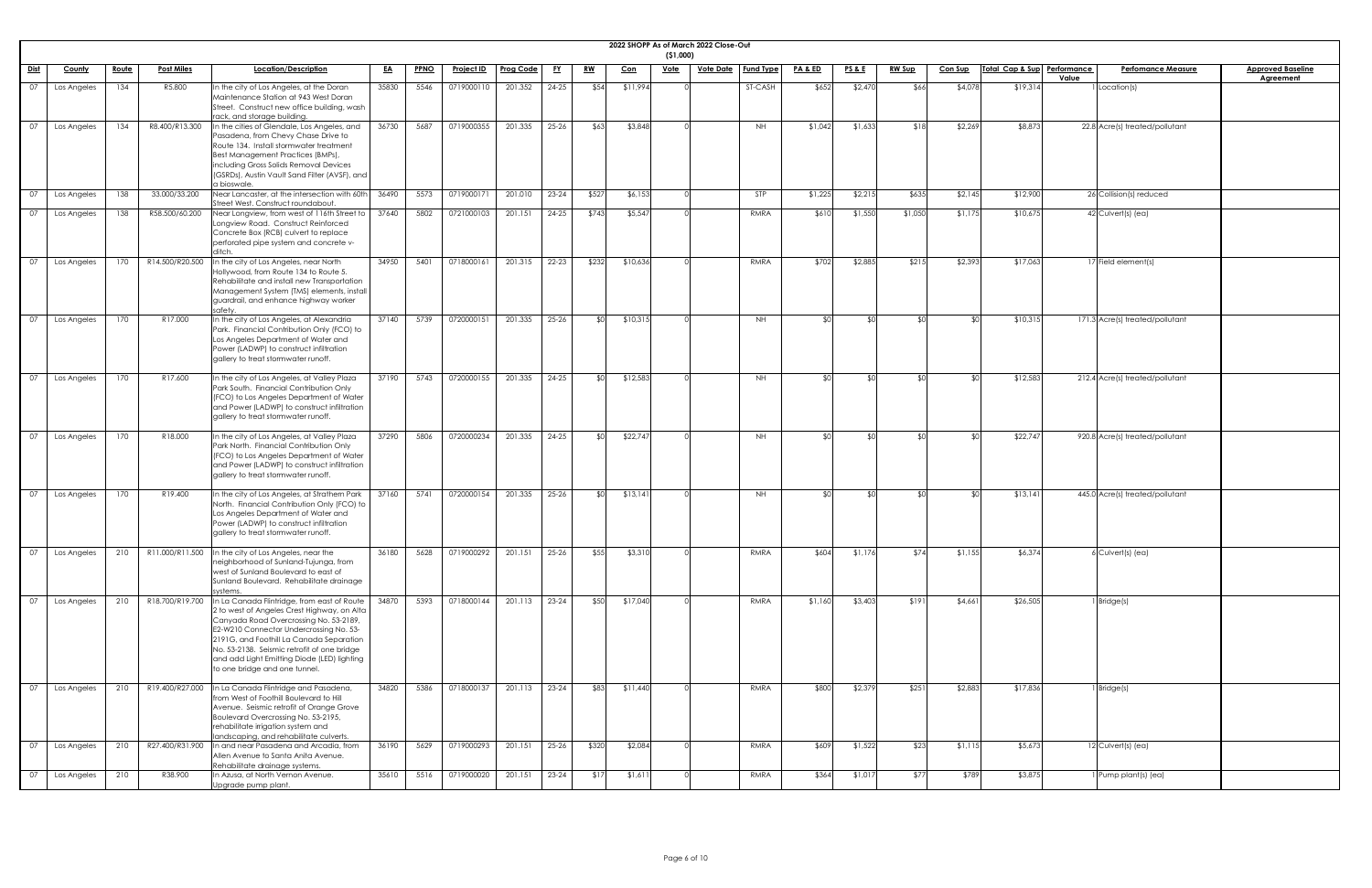|                 |               |              |                   |                                                                                                                                                                                                                                                                                                                                                                                                                                                                                        |           |             |                   |               |           |           |            | (51,000)    | 2022 SHOPP As of March 2022 Close-Out |                  |         |                 |               |                |                             |       |                           |                                       |
|-----------------|---------------|--------------|-------------------|----------------------------------------------------------------------------------------------------------------------------------------------------------------------------------------------------------------------------------------------------------------------------------------------------------------------------------------------------------------------------------------------------------------------------------------------------------------------------------------|-----------|-------------|-------------------|---------------|-----------|-----------|------------|-------------|---------------------------------------|------------------|---------|-----------------|---------------|----------------|-----------------------------|-------|---------------------------|---------------------------------------|
| Dist            | <b>County</b> | <u>Route</u> | <b>Post Miles</b> | Location/Description                                                                                                                                                                                                                                                                                                                                                                                                                                                                   | <u>EA</u> | <b>PPNO</b> | <u>Project ID</u> | Prog Code     | <u>FY</u> | <u>RW</u> | <u>Con</u> | <u>Vote</u> | <u>Vote Date</u>                      | <b>Fund Type</b> | PA&ED   | <u>PS&amp;E</u> | <b>RW Sup</b> | <b>Con Sup</b> | Total Cap & Sup Performance | Value | <b>Perfomance Measure</b> | <b>Approved Baseline</b><br>Agreement |
| 07              | Los Angeles   | 210          | R43.300/R46.000   | In and near Glendora and San Dimas, from<br>east of Sunflower Avenue to east of Walnut<br>Avenue; also from Gladstone Street to<br>Route 210 (PM R11.3R/R12.3R). Upgrade<br>highway lighting to use Light Emitting<br>Diodes (LEDs), upgrade sign panels, and<br>modify overhead sign structures.                                                                                                                                                                                      | 36870     | 5697        | 0719000367        | 201.170       | 24-25     | \$50      | \$4,725    |             |                                       | <b>NH</b>        | \$574   | \$1,872         | \$18          | \$1,428        | \$8,667                     |       | 58 Lighting fixture(s)    |                                       |
| 07              | Los Angeles   | 210          | R43.900/R46.700   | In Los Angeles County, on various routes at<br>various locations. Rehabilitate<br>Transportation Management System (TMS)<br>elements, install guardrail, and improve<br>highway worker safety.                                                                                                                                                                                                                                                                                         | 34910     | 5400        | 0718000158        | 201.315       | 22-23     | \$28      | \$5,544    |             |                                       | RMRA             | \$529   | \$1,839         | \$196         | \$2,277        | \$10,413                    |       | 13 Field element(s)       |                                       |
| 07              | Los Angeles   | 213          | 0.000/9.984       | In and near the cities of Los Angeles,<br>Rancho Palos Verdes, Lomita, and<br>Torrance, from West 25th Street to Route<br>405. Rehabilitate pavement, upgrade<br>guardrail, and upgrade facilities to<br>Americans with Disabilities Act (ADA)<br>standards.                                                                                                                                                                                                                           | 34660     | 5371        | 0718000076        | 201.121       | $25 - 26$ | \$839     | \$20,060   |             |                                       | <b>NH</b>        | \$910   | \$2,420         | \$775         | \$4,010        | \$29,014                    |       | $42.9$ Lane mile(s)       |                                       |
| 07              | Los Angeles   | 405          | 0.000/12.800      | In and near the cities of Long Beach, Signal  <br>Hill, Los Angeles, and Carson, from the<br>Orange County line to south of Route 110.<br>Rehabilitate pavement, upgrade signs,<br>rehabilitate bridge, upgrade lighting,<br>improve safety, rehabilitate Transportation<br>Management System (TMS) elements and<br>replace copper cabling with fiber,<br>rehabilitate culverts, and upgrade facilities<br>to Americans with Disabilities Act (ADA)<br>standards.<br>(G13 Contingency) | 35320     | 5484        | 0718000253        | 201.121       | $23 - 24$ | \$768     |            |             |                                       | <b>NH</b>        | \$2,646 | \$4,800         | \$703         |                | \$8,917                     |       | $118.8$ Lane mile(s)      | <b>Baseline Required</b>              |
| 07              | Los Angeles   | 405          | 7.200             | In Long Beach, at the Pacific Place<br>Maintenance Station at 3725 Pacific Place.<br>Replace a deteriorated building with a new<br>building at the maintenance station.                                                                                                                                                                                                                                                                                                                | 35820     | 5545        | 0719000107        | 201.352       | 22-23     | \$22      | \$2,335    |             |                                       | <b>ST-CASH</b>   | \$661   | \$1,875         | \$89          | \$1,551        | \$6,533                     |       | Location(s)               |                                       |
| 07              | Los Angeles   | 405          | 13.600/29.500     | In and near the cities of Los Angeles,<br>Torrance, Lawndale, Redondo Beach,<br>Hawthorne, Inglewood, and Culver City,<br>from south of Normandie Avenue to Route<br>10. Rehabilitate drainage systems.                                                                                                                                                                                                                                                                                | 37540     | 5796        | 0721000067        | 201.151       | 25-26     | \$3,541   | \$6,903    |             |                                       | RMRA             | \$1,700 | \$3,271         | \$1,827       | \$2,169        | \$19,411                    |       | 52 Culvert(s) (ea)        |                                       |
| 07              | Los Angeles   | 405          | 17.600            | In Lawndale, at Route 107, at Hawthorne<br>Undercrossing Bridge No. 53-1231. Seismic<br>retrofit of bridge and upgrade facilities to<br>Americans with Disabilities Act (ADA)<br>standards                                                                                                                                                                                                                                                                                             | 35390     | 5490        | 0718000307        | 201.113       | 22-23     | \$43      | \$3,536    |             |                                       | RMRA             | \$543   | \$2,558         | \$17          | \$1,926        | \$8,623                     |       | Bridge(s)                 |                                       |
| $\overline{07}$ | Los Angeles   | 405          | 19.300/26.000     | In Los Angeles County, on various routes at<br>various locations. Rehabilitate and add<br>new Transportation Management System<br>(TMS) elements and upgrade the<br>communication system at the Los Angeles<br>Regional Transportation Management<br>Center (LARTMC).                                                                                                                                                                                                                  | 35070     | 5410        | 0719000039        | 201.315 23-24 |           | \$66      | \$29,854   |             |                                       | RMRA             | \$3,076 | \$6,377         | \$73          | \$7,227        | \$46,673                    |       | 152 Field element(s)      |                                       |
| 07              | Los Angeles   | 405          | 25.900/43.800     | In the cities of Los Angeles and Culver City,<br>from Route 90 to Roscoe Boulevard; also on<br>Routes 101 (PM 11.8R), 105 (PM R2.0), and at<br>the Los Angeles Regional Transportation<br>Management Center (LARTMC) at 2901<br>West Broadway. Upgrade Transportation<br>Management System (TMS) elements,<br>upgrade fiber optic lines, and upgrade<br>communication equipment at hubs and at<br>the LARTMC.                                                                          | 36330     | 5643        | 0719000313        | 201.315       | 24-25     | \$31      | \$27,300   |             |                                       | RMRA             | \$1,728 | \$3,679         | \$70          | \$5,475        | \$38,283                    |       | 62 Field element(s)       |                                       |

| <u>Baseline</u><br>ment |  |
|-------------------------|--|
|                         |  |
|                         |  |
|                         |  |
|                         |  |
|                         |  |
|                         |  |
|                         |  |
|                         |  |
|                         |  |
| Required                |  |
|                         |  |
|                         |  |
|                         |  |
|                         |  |
|                         |  |
|                         |  |
|                         |  |
|                         |  |
|                         |  |
|                         |  |
|                         |  |
|                         |  |
|                         |  |
|                         |  |
|                         |  |
|                         |  |
|                         |  |
|                         |  |
|                         |  |
|                         |  |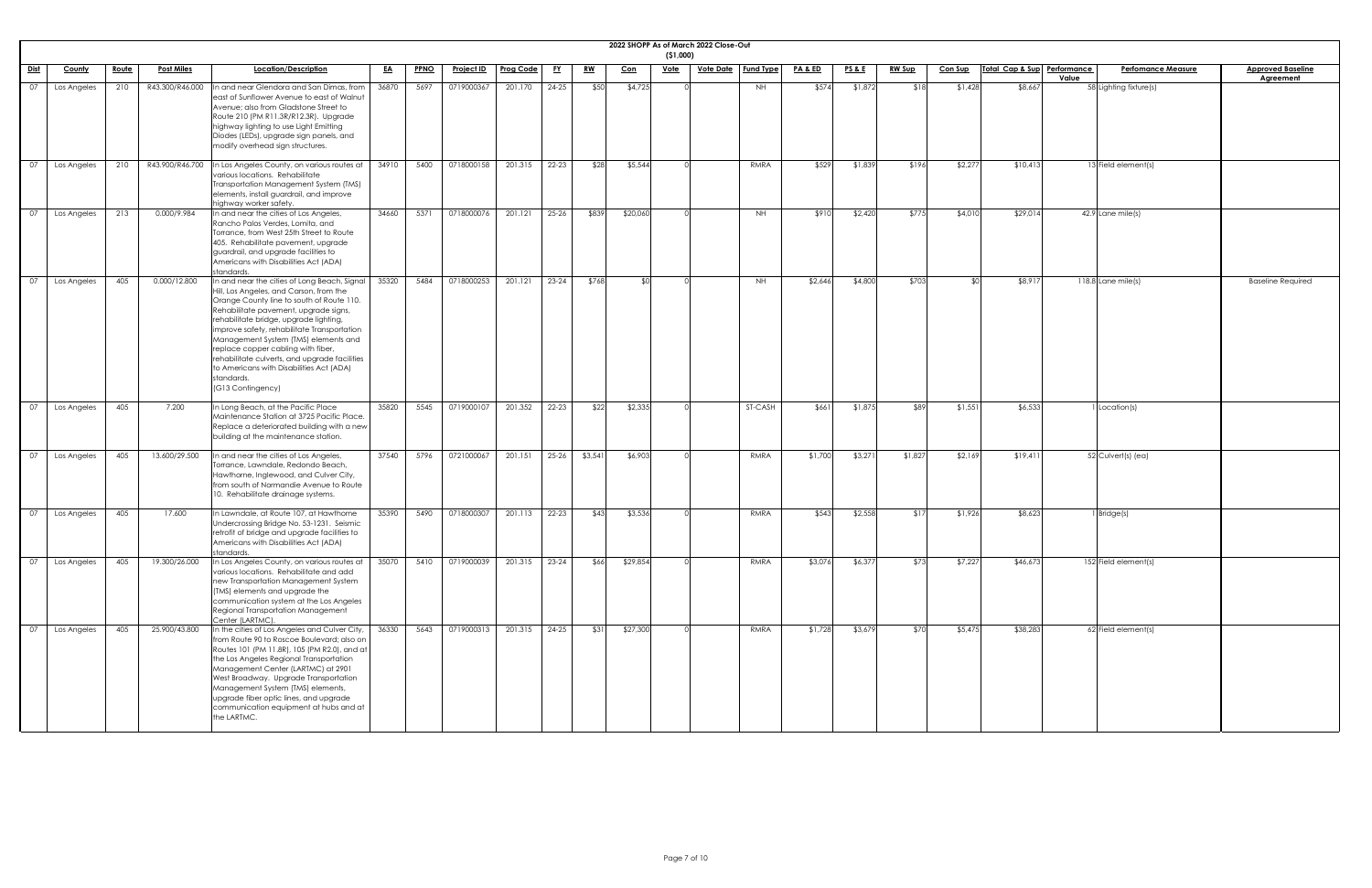|                 |               |              |                   |                                                                                                                                                                                                                                                                                                                                                                                                                                   |           |             |                   |                           |           |           |            | (51,000)    | 2022 SHOPP As of March 2022 Close-Out |             |                    |                 |               |                |                             |                                |                                              |
|-----------------|---------------|--------------|-------------------|-----------------------------------------------------------------------------------------------------------------------------------------------------------------------------------------------------------------------------------------------------------------------------------------------------------------------------------------------------------------------------------------------------------------------------------|-----------|-------------|-------------------|---------------------------|-----------|-----------|------------|-------------|---------------------------------------|-------------|--------------------|-----------------|---------------|----------------|-----------------------------|--------------------------------|----------------------------------------------|
| <b>Dist</b>     | <b>County</b> | <u>Route</u> | <b>Post Miles</b> | Location/Description                                                                                                                                                                                                                                                                                                                                                                                                              | <u>EA</u> | <b>PPNO</b> | <b>Project ID</b> | Prog Code                 | <u>FY</u> | <u>RW</u> | <u>Con</u> | <u>Vote</u> | <u>Vote Date</u>   Fund Type          |             | <b>PA &amp; ED</b> | <u>PS&amp;E</u> | <u>RW Sup</u> | <b>Con Sup</b> | Total Cap & Sup Performance | <b>Perfomance Measure</b>      | <b>Approved Baseline</b>                     |
| 07              | Los Angeles   | 405          | 31.600/41.400     | In and near the city of Los Angeles, from<br>Wilshire Boulevard to Victory Boulevard.<br>Rehabilitate roadway, rehabilitate culverts,<br>replace bridge approach/departure slabs,<br>replace overhead sign structures and sign<br>panels, upgrade Transportation<br>Management System (TMS) elements,<br>upgrade guardrail, and upgrade facilities to<br>Americans with Disabilities Act (ADA)<br>standards.<br>(G13 Contingency) | 34790     | 5382        | 0718000123        | 201.122                   | $22 - 23$ | \$311     | \$0        |             |                                       | <b>NH</b>   | \$2,174            | \$6,875         | \$50          | ו∩≯            | \$9,410                     | Value<br>91.6 Lane mile(s)     | <b>Agreement</b><br><b>Baseline Required</b> |
| $\overline{07}$ | Los Angeles   | 605          | R9.500            | In Downey, at the Florence Avenue<br>Maintenance Station at 10903 Florence<br>Avenue. Demolish existing crew building<br>and construct a new office building,<br>storage building, material storage bin<br>structure, and a Zero Emission Vehicle (ZEV)<br>charging station.                                                                                                                                                      | 36610     | 5679        | 0719000341        | 201.352                   | $25 - 26$ | \$10      | \$7,427    |             |                                       | ST-CASH     | \$588              | \$2,077         | \$14          | \$2,472        | \$12,588                    | 1 Location(s)                  |                                              |
| 07              | Los Angeles   | 605          | R10.200/20.200    | In and near Santa Fe Springs, Whittier, Pico<br>Rivera, Industry, and Baldwin Park, from<br>Telegraph Road to Route 10. Rehabilitate<br>roadway, apply High Friction Surface<br>Treatment (HFST), upgrade facilities to<br>Americans with Disabilities Act (ADA)<br>standards, upgrade guardrail, upgrade<br>signs, enhance highway worker safety, and<br>rehabilitate landscaping.<br>(G13 Contingency)                          | 35660     | 5521        | 0719000026        | 201.122                   | 22-23     | \$40      | ്ടവ        |             |                                       | <b>NH</b>   | \$3,096            | \$9,150         | \$447         | ו∩≯            | \$12,733                    | $93.2$ Lane mile(s)            | Mar-2022 / SHOPP-P-2122-05B                  |
| 07              | Los Angeles   | 710          | 5.000/9.500       | In Los Angeles County, on various routes at<br>various locations. Rehabilitate and install<br>new Transportation Management System<br>(TMS) elements and upgrade<br>communication systems.                                                                                                                                                                                                                                        | 34510     | 5357        | 0718000065        | 201.315                   | 22-23     | \$406     | \$15,559   |             |                                       | RMRA        | \$873              | \$3,305         | \$312         | \$3,241        | \$23,696                    | 24 Field element(s)            |                                              |
| 07              | Los Angeles   | 710          | 6.000/14.100      | In Long Beach and Compton, from<br>Shoreline Drive to north of Alondra<br>Boulevard. Enhance highway worker safety<br>by constructing Maintenance Vehicle<br>Pullouts (MVPs), upgrading guardrail and<br>end treatments, paving beyond the gore,<br>installing erosion control, and replacing pull<br>boxes.                                                                                                                      | 34990     | 5404        | 0718000167        | 201.235                   | $23 - 24$ | \$96      | \$4,582    |             |                                       | <b>NH</b>   | \$71               | \$1,864         | \$91          | \$1,915        | \$9,264                     | 51 Location(s)                 |                                              |
| $\overline{07}$ | Los Angeles   | 710          | 9.600/T32.100     | n Long Beach and Pasadena, at various<br>locations. Rehabilitate pump plants.                                                                                                                                                                                                                                                                                                                                                     | 34700     | 5374        | 0718000092        | 201.151                   | $22 - 23$ | \$38      | \$4,822    |             |                                       | RMRA        | \$909              | \$1,912         | \$57          | \$1,861        | \$9,599                     | 4 Pump plant(s) (ea)           |                                              |
| $\overline{07}$ | Los Angeles   | 710          | 18.700/19.600     | In South Gate and Bell Gardens, at the<br>South Gate Pump Plant and the Florence<br>Avenue Pump Plant; also in Downey on<br>Route 105 at the Ardis Avenue Pump Plant<br>(PM R16.48). Upgrade pump plants.                                                                                                                                                                                                                         | 37390     | 5786        | 0721000032        | 201.151                   | $25 - 26$ | \$3       | \$4,874    |             |                                       | <b>RMRA</b> | \$529              | \$1,679         | \$14          | \$2,473        | \$9,572                     | 3 Pump plant(s) (ea)           |                                              |
| $\overline{07}$ | Los Angeles   | 710          | 22.200            | n Commerce and Vernon, at Hobart Rail<br>Yard Overhead No. 53-0840. Rehabilitate,<br>clean, and paint bridge.                                                                                                                                                                                                                                                                                                                     | 35470     | 5499        | 0718000355        | 201.110                   | $23 - 24$ | \$732     | \$17,117   |             |                                       | RMRA        | \$449              | \$1,602         | \$413         | \$3,704        | \$24,017                    | $1$ Bridge $(s)$               |                                              |
| $\overline{07}$ | Los Angeles   | 710          | 24.700            | Near the neighborhood of East Los Angeles,<br>at Humphrey Maintenance Station at 102<br>South Humphreys Avenue. Construct a new<br>office building, an equipment storage<br>building, and a Zero Emission Vehicle (ZEV)<br>charging station, and demolish an existing<br>building                                                                                                                                                 | 37280     | 5749        | 0720000179        | 201.352                   | $25 - 26$ | \$10      | \$7,256    |             |                                       | ST-CASH     | \$605              | \$2,281         | \$23          | \$2,718        | \$12,893                    | 1 Location(s)                  |                                              |
| 07              | Ventura       |              | 4.400/4.800       | Near Malibu, from Sycamore Canyon Road<br>to 0.4 mile north of Sycamore Canyon<br>Road. Replace bridge and construct<br>secant wall to stabilize erosion.                                                                                                                                                                                                                                                                         | 36010     | 5614        | 0719000268        | 201.110                   | 24-25     | \$565     | \$41,998   |             |                                       | RMRA        | \$1,958            | \$4,094         | \$661         | \$7,068        | \$56,344                    | 1 Bridge(s)                    | <b>Baseline Required</b>                     |
| 07              | Ventura       |              | 21.500            | Near the city of Ventura, at Ventura<br>Overhead No. 52-0040. Replace bridge.                                                                                                                                                                                                                                                                                                                                                     | 31960     | 4972        | 0716000025        | 201.110   22-23   \$4,378 |           |           | \$28,096   |             |                                       | HBRR-S      | \$1,200            | \$2,500         | \$540         | \$5,247        | \$41,961                    | $1$ Bridge(s)                  |                                              |
| $\overline{07}$ | Ventura       | 23           | 0.000/24.200      | In and near Thousand Oaks, Moorpark, and<br>Fillmore, from the Los Angeles County line to<br>Route 126. Construct stormwater Best<br>Management Practices (BMPs).                                                                                                                                                                                                                                                                 | 34840     | 5391        | 0718000141        | 201.335                   | $23-24$   | \$628     | \$2,477    |             |                                       | <b>NH</b>   | \$2,264            | \$2,051         | \$375         | \$1,724        | \$9,519                     | 16.1 Acre(s) treated/pollutant |                                              |

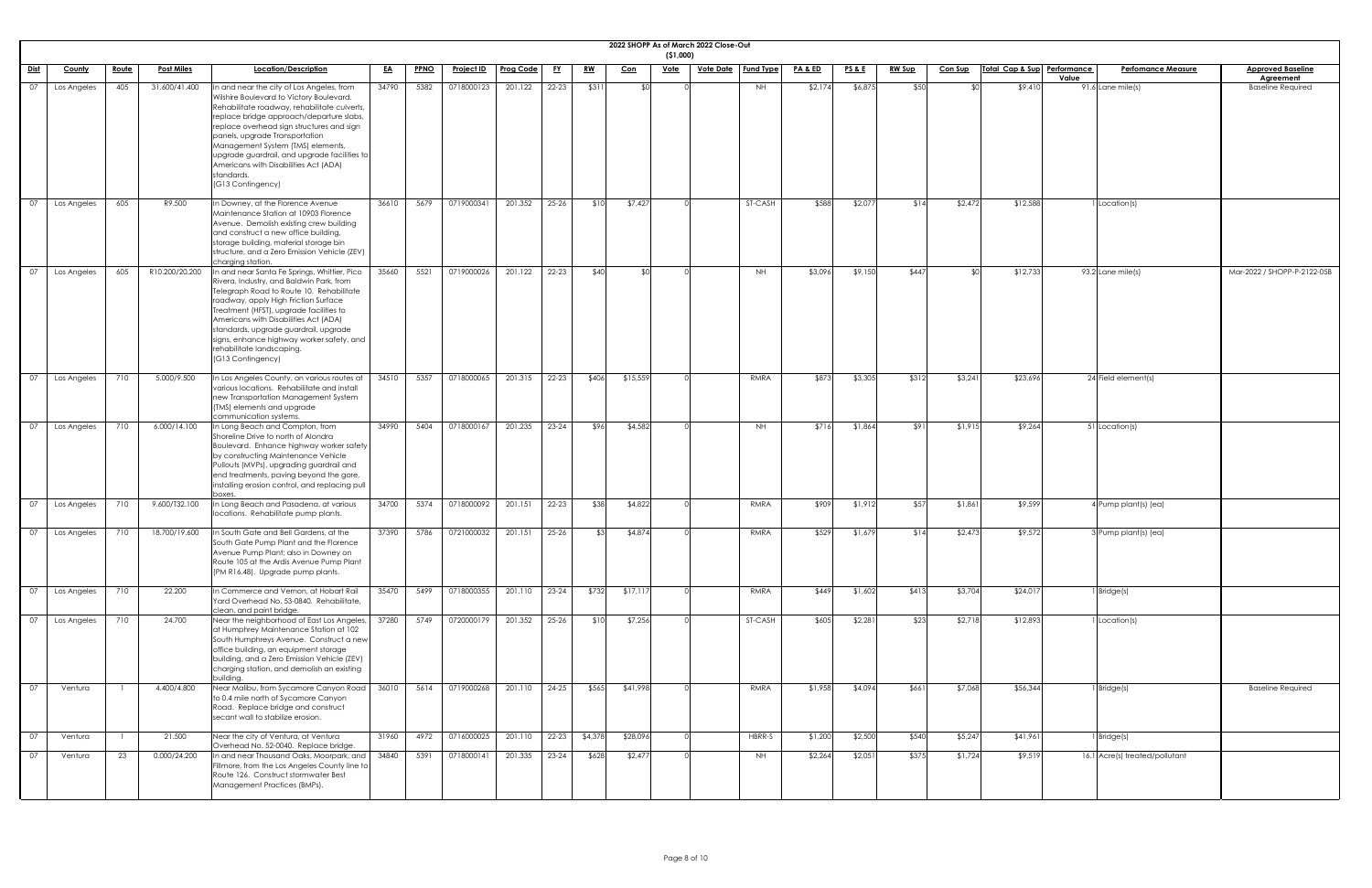|             |         |              |                   |                                                                                                                                                                                                                                                                                                                                                                                                                                                                             |           |      |                   |                  |           |               |            | (51,000)    | 2022 SHOPP As of March 2022 Close-Out |                  |         |                 |               |                |                             |                                    |                                              |
|-------------|---------|--------------|-------------------|-----------------------------------------------------------------------------------------------------------------------------------------------------------------------------------------------------------------------------------------------------------------------------------------------------------------------------------------------------------------------------------------------------------------------------------------------------------------------------|-----------|------|-------------------|------------------|-----------|---------------|------------|-------------|---------------------------------------|------------------|---------|-----------------|---------------|----------------|-----------------------------|------------------------------------|----------------------------------------------|
| <u>Dist</u> | County  | <u>Route</u> | <b>Post Miles</b> | Location/Description                                                                                                                                                                                                                                                                                                                                                                                                                                                        | <u>EA</u> | PPNO | <u>Project ID</u> | <b>Prog Code</b> | <u>FY</u> | <u>RW</u>     | <u>Con</u> | <u>Vote</u> | <u>Vote Date</u>                      | <b>Fund Type</b> | PA&ED   | <b>PS&amp;E</b> | <u>RW Sup</u> | <b>Con Sup</b> | Total Cap & Sup Performance | <b>Perfomance Measure</b><br>Value | <b>Approved Baseline</b><br><b>Agreement</b> |
| 07          | Ventura | 23           | T11.600/17.800    | In and near Moorpark, from Route 23 to<br>Shekell Road. Rehabilitate pavement,<br>upgrade guardrail and census stations, and<br>upgrade facilities to Americans with<br>Disabilities Act (ADA) standards.                                                                                                                                                                                                                                                                   | 36160     | 5626 | 0719000290        | 201.121          | $25 - 26$ | \$712         | \$13,678   |             |                                       | NH               | \$836   | \$2,588         | \$787         | \$2,609        | \$21,210                    | $12.8$ Lane mile(s)                |                                              |
| 07          | Ventura | 23           | 22.500/22.900     | Near Fillmore, from Bellevue Avenue to<br>Guiberson Road. Rehabilitate trapezoidal<br>earth channels and upgrade culverts.                                                                                                                                                                                                                                                                                                                                                  | 37630     | 5801 | 0721000094        | 201.151          | $24 - 25$ | $\mathcal{L}$ | \$4,685    |             |                                       | RMRA             | \$952   | \$1,758         | \$20          | \$1,602        | \$9,023                     | $6$ Culvert(s) (ea)                |                                              |
| 07          | Ventura | 33           | T5.700/27.000     | In and near Ojai, from Casitas Vista Road to<br>1.2 mile north of Rose Valley Road.<br>Construct stormwater Best Management<br>Practices (BMPs).                                                                                                                                                                                                                                                                                                                            | 35520     | 5508 | 0719000009        | 201.335          | $23 - 24$ | \$203         | \$3,154    |             |                                       | <b>NH</b>        | \$1,672 | \$1,884         | \$199         | \$2,246        | \$9,358                     | 10.8 Acre(s) treated/pollutant     |                                              |
| 07          | Ventura | 33           | 6.300/13.500      | In and near Ojai, from south of Parkview<br>Drive to north of Foothill Trail. Rehabilitate<br>pavement, upgrade guardrail and traffic<br>signals, install pedestrian crossings, and<br>upgrade facilities to Americans with<br>Disabilities Act (ADA) standards.                                                                                                                                                                                                            | 36090     | 5619 | 0719000279        | 201.121          | $25 - 26$ | \$3,515       | \$18,325   |             |                                       | <b>NH</b>        | \$1,388 | \$3,057         | \$2,483       | \$3,013        | \$31,781                    | $18.0$ Lane mile(s)                |                                              |
| 07          | Ventura | 33           | 27.000/42.900     | Near Wheeler Springs, from 1.2 miles north<br>of Rose Valley Road to north of Pine<br>Mountain Ridge Road; also near Oxnard, on<br>Route 232 from 0.5 mile north of Central<br>Avenue to Route 118 (PM R3.1/R4.1).<br>Construct stormwater Best Management<br>Practices (BMPs).                                                                                                                                                                                             | 35680     | 5523 | 0719000031        | 201.335          | $23 - 24$ | \$427         | \$3,132    |             |                                       | NH               | \$1,705 | \$1,728         | \$587         | \$1,338        | \$8,917                     | 9.9 Acre(s) treated/pollutant      |                                              |
| 07          | Ventura | 34           | 6.300/17.700      | In and near Camarillo, from Rice Avenue to<br>Route 118 (PM 17.663). Rehabilitate<br>pavement, upgrade guardrail, and<br>upgrade facilities to Americans with<br>Disabilities Act (ADA) standards.<br>(G13 Contingency)                                                                                                                                                                                                                                                     | 35590     | 5515 | 0719000019        | 201.121          | $23 - 24$ | \$484         | ึ ¢∩       |             |                                       | NH               | \$1,598 | \$3,464         | \$2,125       | ደቦ             | \$7,671                     | $22.5$ Lane mile(s)                |                                              |
| 07          | Ventura | 101          | 3.000/13.800      | In Thousand Oaks and Camarillo, from<br>Rancho Road to Route 34; also on Route 23<br>at Route 101 (PM R3.6); also in Los Angeles<br>County, in the city of Los Angeles on Routes<br>134, 101, and 170 and at the Los Angeles<br>Regional Transportation Management<br>Center (LARTMC) at 2901 West Broadway.<br>Upgrade Transportation Management<br>System (TMS) elements, install fiber optic<br>lines, and upgrade communication<br>equipment at hubs and at the LARTMC. | 36320     | 5642 | 0719000312        | 201.315          | $24 - 25$ | \$290         | \$33,260   |             |                                       | RMRA             | \$1,460 | \$4,379         | \$41          | \$6,570        | \$46,000                    | 37 Field element(s)                |                                              |
| 07          | Ventura | 101          | 22.000/R25.300    | In and near the cities of Oxnard and<br>Ventura, from Vineyard Avenue to 0.6 mile<br>north of Victoria Avenue. Install stormwater<br>treatment Best Management Practices<br>(BMPs), including a Design Pollution<br>Prevention Infiltration Area (DPPIA),<br>bioswales, biostrips, and a Gross Solids<br>Removal Device (GSRD).                                                                                                                                             | 36760     | 5391 | 0719000358        | 201.335          | $25 - 26$ | \$78          | \$2,996    |             |                                       | NH               | \$1,019 | \$1,962         | \$82          | \$1,064        | \$7,201                     | 15.7 Acre(s) treated/pollutant     |                                              |
| 07          | Ventura | 118          | 0.516/15.600      | In and near the cities of Ventura, Oxnard,<br>and Moorpark, from Route 126 to Montair<br>Drive. Rehabilitate pavement, restore<br>eroded embankment, apply new striping<br>and pavement markings, construct bike<br>lane and bikeway, and upgrade facilities to<br>Americans with Disabilities Act (ADA)<br>standards.                                                                                                                                                      | 36100     | 5620 | 0719000289        | 201.121          | $25 - 26$ | \$2,191       | \$17,990   |             |                                       | <b>NH</b>        | \$1,011 | \$2,586         | \$2,091       | \$3,129        | \$28,998                    | $32.1$ Lane mile(s)                |                                              |
| 07          | Ventura | 118          | 12.000/13.400     | Near Somis, from Sand Canyon Road to<br>east of Balcom Canyon Road. Slope repair<br>due to storm damage.                                                                                                                                                                                                                                                                                                                                                                    | 36970     | 5705 | 0720000023        | 201.131          | 22-23     | \$724         | \$26,721   |             |                                       | <b>NH</b>        | \$2,033 | \$2,886         | \$964         | \$6,216        | \$39,544                    | Location(s)                        |                                              |
| 07          | Ventura | 118          | 14.300/15.800     | In and near Moorpark, from west of Grimes<br>Canyon Road to west of Buttercreek Road.<br><b>Construct Commercial Vehicle</b><br>Enforcement Facility (CVEF) and Weigh-In-<br>Motion (WIM) scale.                                                                                                                                                                                                                                                                            | 35010     | 5406 | 0718000176        | 201.321          | 25-26     | \$879         | \$17,409   |             |                                       | ST-CASH          | \$1,358 | \$3,183         | \$439         | \$3,412        | \$26,680                    | Iccation(s)                        |                                              |